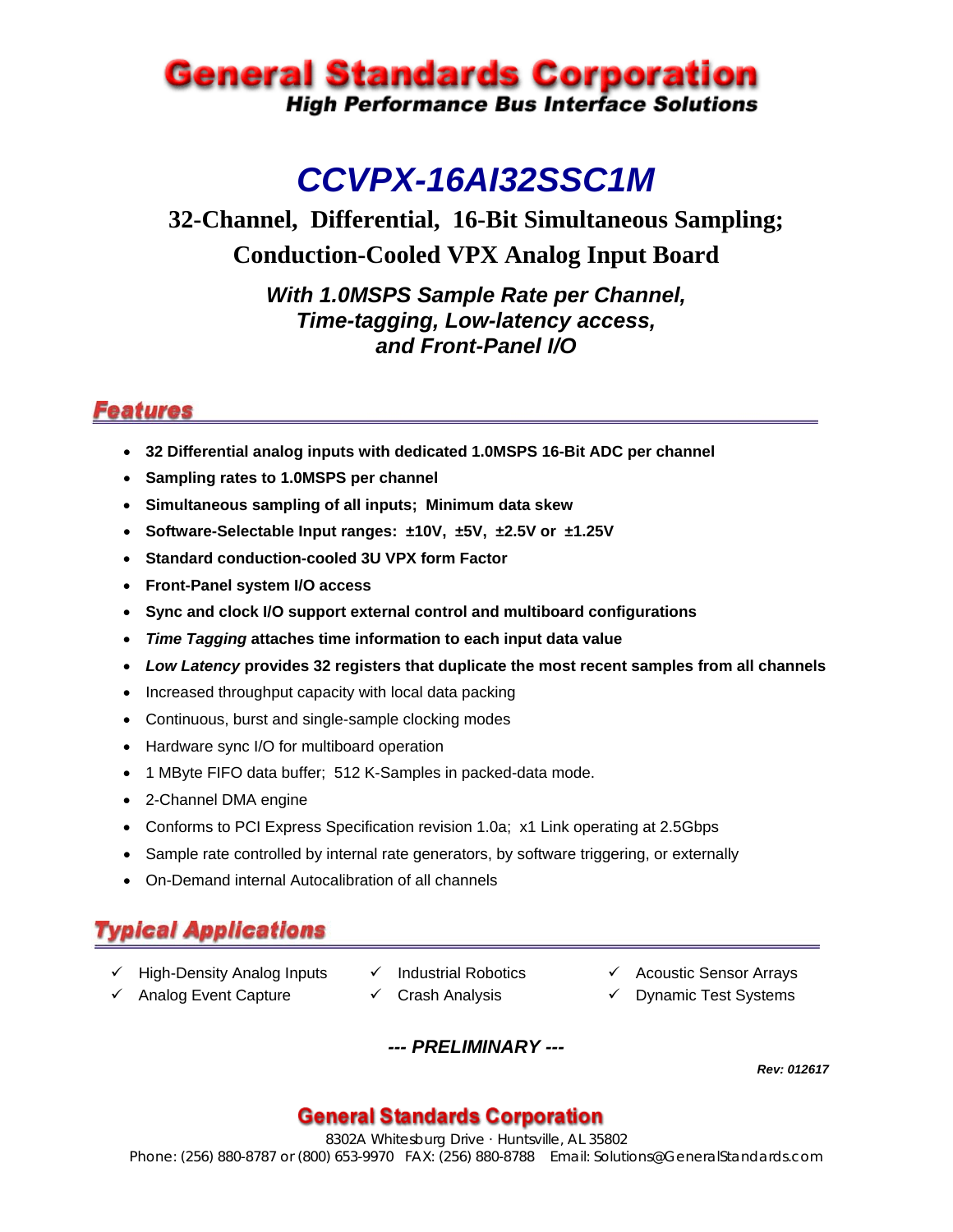### Functional Description

The conduction-cooled CCVPX-16AI32SSC1M analog input board provides 32 precision 16-Bit analog input channels on a standard 3U VPX module. All 32 inputs can be sampled simultaneously at rates from zero to 1MSPS, and the input range can be software-selected as ±10V, ±5V, ±2.5V or ±1.25V. Each channel contains a dedicated 16-Bit sampling ADC, a differential input amplifier, and selftest input switches. Converted input data is available to the host bus through a 1-MByte FIFO buffer. The 32-Bit local data path supports full D32 local-bus data packing, or data can be accessed through low-latency data registers. Selectable Time Tagging attaches time information to each input data value. The board supports standard conduction-cooling.

Inputs can be sampled in groups of 2, 4, 8, 16 or 32 channels; or any contiguous channel group can be selected for sampling. Triggered bursts are supported. The sample clock can be generated from an internal rate generator, or by software, or by external hardware.

On-demand autocalibration determines offset and gain correction values for each input channel, and applies the corrections subsequently during acquisition. A selftest switching network routes calibration reference signals to each channel through internal selftest switches, and permits board integrity to be verified by the host.



Figure 1. CCVPX-16AI32SSC1M; Functional Organization

This product conforms to the VPX baseline standard ANSI/VITA 46.0-2007 (R2013). System connections are made at the front panel through a high-density front-panel I/O connector. Power requirements consist of +12VDC and +3.3VDC in compliance with the VPX specification, and operation over the specified temperature range is achieved with standard conduction cooling.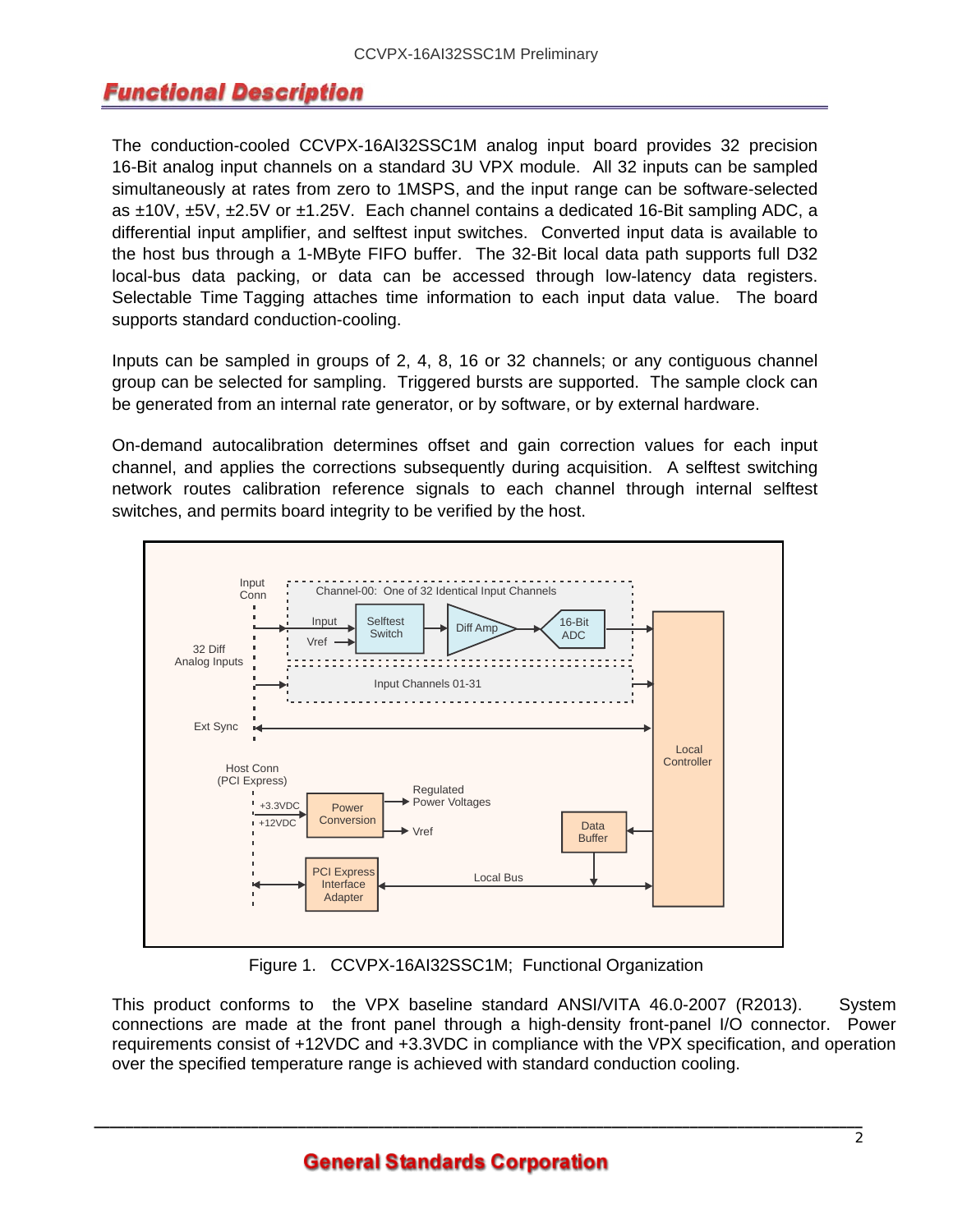#### **Performance Specifications**

At  $+25$  <sup>O</sup>C, with specified operating conditions, and with differential processing deselected

#### *Input Characteristics:*

| Configuration:                                 | 32 differential analog input channels. 16-Channel version available.                |
|------------------------------------------------|-------------------------------------------------------------------------------------|
| Voltage Ranges:                                | Software configurable as $\pm 10V$ , $\pm 5V$ , $\pm 2.5V$ or $\pm 1.25V$ fullscale |
| Input Impedance:                               | 2.0 Megohms typical, line-line. 1.0 Megohms line-ground                             |
| <b>Bias Current:</b>                           | 100nA maximum.                                                                      |
| Common Mode Rejection:                         | 80dB on ±10V range; 85dB on ±1.25V range; typical, DC-50kHz                         |
| Min/Max Input Levels<br>for rated performance: | ±11V                                                                                |
| <b>Crosstalk Rejection:</b>                    | 85dB typical, DC-50kHz                                                              |
| Input Noise:                                   | 0.4mVRMS, $\pm$ 10V Range; 0.15mVRMS, $\pm$ 2.5V Range; typical, 0.01-250kHz        |
| Overvoltage Protection:                        | Sustained $\pm$ 15 Volts with power removed; $\pm$ 30V with power applied           |

#### *Transfer Characteristics:*

| $1 - 32$                                |                                                                    |                                                                                                                                                                     |
|-----------------------------------------|--------------------------------------------------------------------|---------------------------------------------------------------------------------------------------------------------------------------------------------------------|
| Range<br>±10V<br>±5V<br>±2.5V<br>±1.25V | Zero-Input<br>$± 1.5$ mv<br>$± 1.4$ mv<br>$± 1.1$ mv<br>$± 0.9$ mv | <b>Fullscale</b><br>$± 2.8$ mv<br>$± 2.5$ mv<br>$± 1.8$ mv<br>$± 1.6$ mv                                                                                            |
|                                         |                                                                    |                                                                                                                                                                     |
|                                         |                                                                    |                                                                                                                                                                     |
|                                         |                                                                    | 16 Bits (0.0015 percent of FSR)<br>Zero to 1,000 KSPS per channel<br>DC to 400 kHz typical<br>±0.008 percent of FSR, maximum<br>$\pm 0.004$ percent of FSR, maximum |

#### *Analog Input Operating Modes and Controls*

| Input Data Buffer:        | addition to the FIFO buffer.                                                                                                                                                                                                                          | FIFO; 1 Megabyte. 256 K-Samples in normal (16-Bit) mode; 512 K-samples in<br>packed-data mode. A 'Low-Latency' array of 32 data registers is available in                                                              |  |
|---------------------------|-------------------------------------------------------------------------------------------------------------------------------------------------------------------------------------------------------------------------------------------------------|------------------------------------------------------------------------------------------------------------------------------------------------------------------------------------------------------------------------|--|
| Sample Clock Sources:     | Internal rate generator; External Hardware Sync I/O, Software clock. Continuous,<br>Burst and Single-Sample Clocking Modes.                                                                                                                           |                                                                                                                                                                                                                        |  |
| Rate Generator:           | Two rate generators provide sample rates from 0.016-1,000,000 sample clocks per<br>second, by dividing the local master clock to the sample rate. (The standard master<br>clock frequency is 64MHz. See ordering information for custom frequencies.) |                                                                                                                                                                                                                        |  |
| External TTL Sync, Clock: | Bidirectional TTL lines; available through the I/O connector, or through a 6-pin Sync-<br>I/O connector located on the back of the board.                                                                                                             |                                                                                                                                                                                                                        |  |
| Input Data Format:        | Packed Mode:                                                                                                                                                                                                                                          | Nonpacked Mode: 16-Bit data word plus single-bit Channel-00 tag.<br>Lword sync code followed by packed channel data.<br>Even-numbered channels occupy lower word (D00-15), odd<br>channels occupy upper word (D16-31). |  |
| Data Format:              |                                                                                                                                                                                                                                                       | Selectable as offset binary or two's complement.                                                                                                                                                                       |  |
| Low Latency:              | In addition to the FIFO buffer, 32 data registers are directly accessible for minimum<br>latency.                                                                                                                                                     |                                                                                                                                                                                                                        |  |
| Time Tagging:             |                                                                                                                                                                                                                                                       | 48-Bit 1-microsecond time stamping ('tagging') and windowed burst triggering.                                                                                                                                          |  |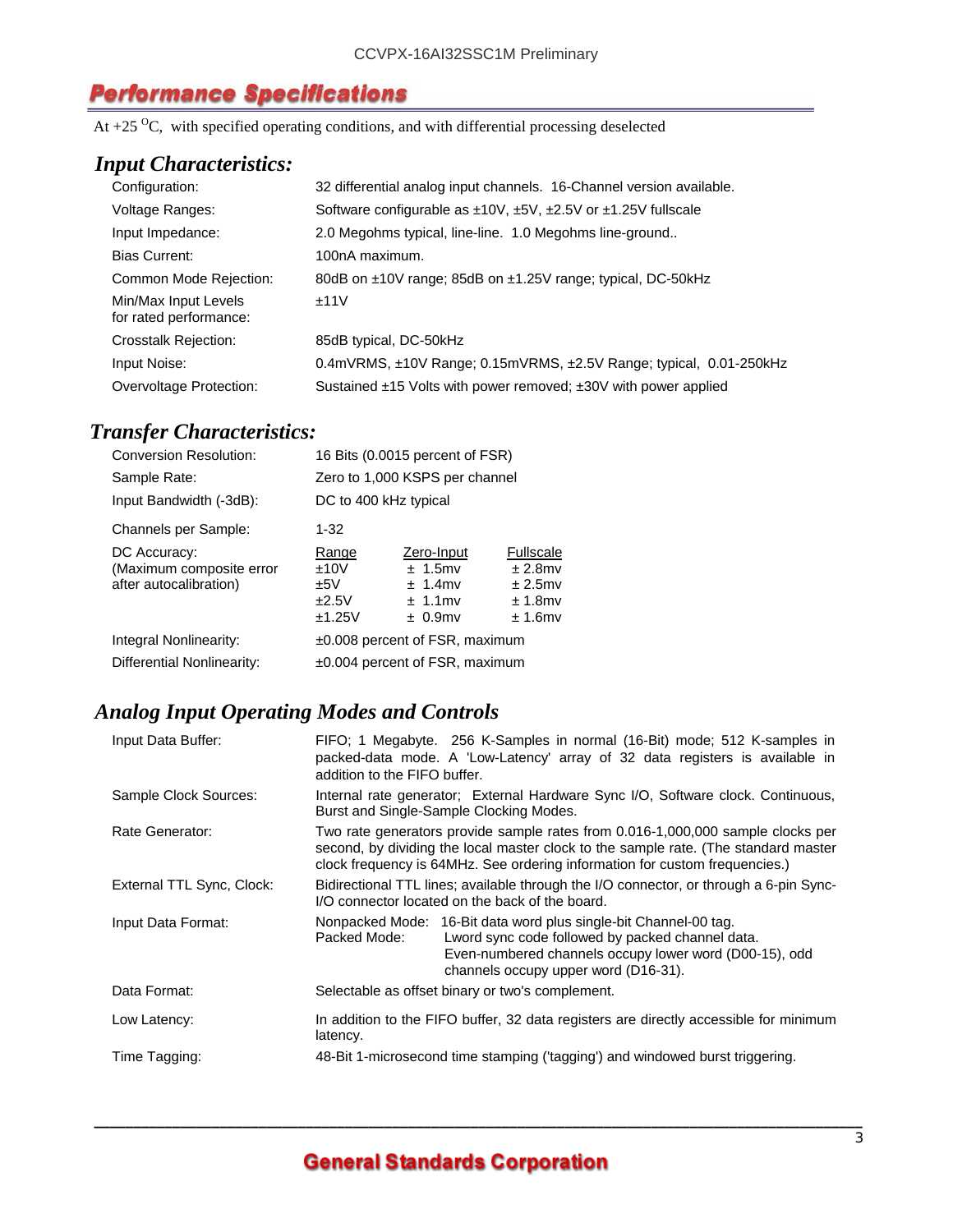#### *Host Bus Compatibility:*

Conforms to VPX VITA 46.0. Also conforms to PCI Express Specification revision 1.0a; x1 Link operating at 2.5Gbps. DMA transfers as bus master with two DMA channels.

#### *Power Requirements:*

+3.3VDC ±0.2 VDC, 1.4 Amps typical, 1.6 Amp maximum. +12VDC ±0.4 VDC, 0.5 Amps typical, 0.6 Amps maximum Total power consumption:10.0 Watts typical, 12.5 Watts maximum.

#### *Mechanical Characteristics*

Height: 18.8mm (0.74 in) Depth: 170.6 mm (6.717 in) Width: 100.0 mm (3.937 in)<br>Shield: Side-1 is protected b Side-1 is protected by an EMI shield. Thermal transfer rails are provided for conduction cooling.

#### *Environmental Specifications*

| <b>Ambient Temperature Range:</b> | Operating: 0 to +80 Degrees Celsius inlet air<br>-40 to +85 Degrees Celsius<br>Storage: |
|-----------------------------------|-----------------------------------------------------------------------------------------|
| <b>Relative Humidity:</b>         | Operating and Storage: 0 to 95%, non-condensing                                         |
| Altitude:                         | Operation to 10,000 ft.                                                                 |
| Cooling:                          | Standard conduction cooling thermal interfaces.                                         |

### **Ordering Information**

Specify the basic product model number followed by an option suffix "-A-B-C", as indicated below.

For example, model number CCVPX-16AI32SSC1M-32-64M-0 describes a board with 32 input channels, a standard 64.000MHz master clock frequency, and no custom features.

All versions provide time-tagging and low-latency functions as standard features.

| <b>Optional Parameter</b> | Value                                 | <b>Specify Option As:</b>   |
|---------------------------|---------------------------------------|-----------------------------|
| Number of Input Channels  | 32 Channels                           | $A = 32$                    |
|                           | 16 Channels                           | $A = 16$                    |
| Master Clock Frequency:   | 64.000 MHz (Standard)                 | $B = 64M$                   |
|                           | Specify custom frequency; 64-66 MHz * | $B = (Customer frequency)M$ |
| <b>Custom Feature</b>     | No custom features                    | $C = 0$                     |

\* Frequencies other than the standard frequency will cause proportionate variations in the sample rate.